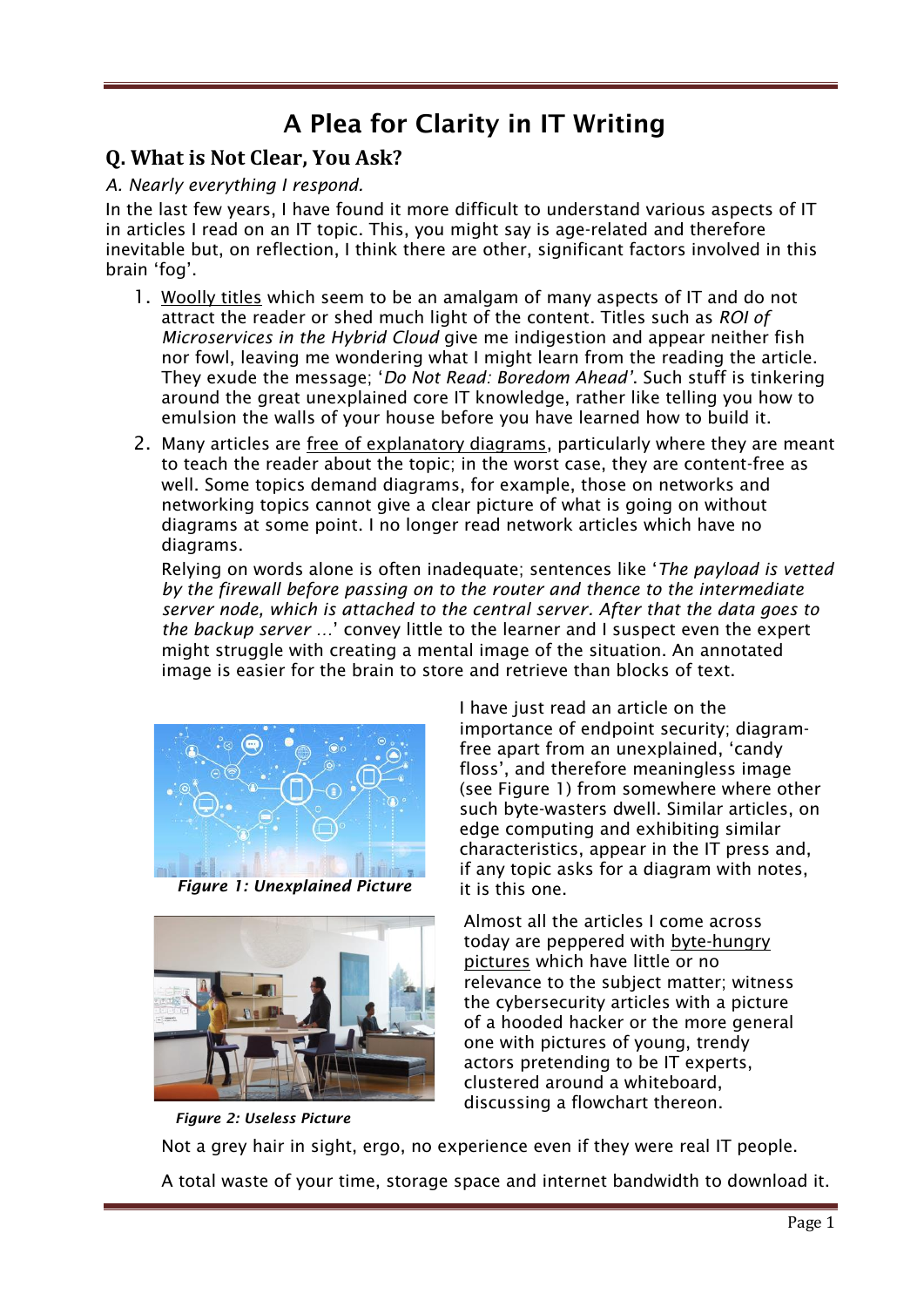Nobody has ever explained to me the value of these pictures, mainly I suspect because they have none. Remember; '*He who wastes my time, steals my life'*…….. and internet bandwidth.

- 3. By contrast, another enemy of understanding is the complex diagram inserted in the text and which is then left unexplained, or only a very small part of it is. *Hint:* highlight the piece you are covering and leave the rest to serve as context. Anyone reading this article will recognise this dilemma and for those who don't, some examples from real life are presented later. If you are not going to use a diagram or picture and explain it, don't put it in.
- 4. Webinars: what a topic. There are the good, the bad and the unbearable. The *good* are clear, with relevant visuals and collateral material, have a consistent and logical flow and don't feature big bearded geeks in striped jerseys hogging the whole pictureless event (the *unbearabl*e). The *bad* lie somewhere in between, and leave one with the feeling at the end of confusion, that one is an idiot and a zero increase in relevant knowledge of the subject matter.

I choose my webinars carefully now and prefer those that can be viewed retrospectively so I can exercise control over what I want to see and skip the dross, as one does with advertisements on a recorded TV programme.

- 5. Articles which are text only, looking like a novel without sub-headings and no keywords or *phrases* emphasised in some way. The best non-IT parallel to this form of literature are the recipe books of Elizabeth David, where ingredients and steps are rolled into other text and giving the appearance of a novel. This makes it virtually impossible to follow the recipe easily.
- 6. Perhaps authors ought to give the reader/viewer the option of feedback on their output, suitably assessed for abuse etc. On a number of occasions, I have read articles where I know he/she is talking twaddle and felt frustrated at being unable to put the author right on things. *Mea culpa* except for one article.

Sometimes I have managed this feedback communication and received acknowledgment and thanks from the author; on other occasions – nothing. The former type of author is a good one, the latter, poor. In one particular situation, and when challenged, the author admitted he didn't really know what he was talking about.

## **Hints on Marketing Clarity**

As I said above, this article contains some suggestions for writers of IT articles and marketing datasheets. The format of the sample at the end of this article is, I feel, unique in that it consists of a spoof datasheet, based very closely on a real one which will demonstrate what I am trying to say without actually saying it. It is from the fictitious *All Things to All Men* software company (ATTAM).

The material was extracted from that article, which appeared a few years ago. I have modified it slightly to present as a how-not-to-present something to emphasise part of what I have said. I have not provided samples of the hooded man or the trendy, with-it IT people on the grounds that such pictures are useless and waste resources in being so. See item 2. above.

There was little in the way of explaining the purpose, business benefits, obstacles it can overcome and the sphere of IT the software fits in. I have seen similar presentations, often given to the wrong audience. None of the features and functions was explained; it was simply a '*gee whiz, look at all this stuff we have'* exercise.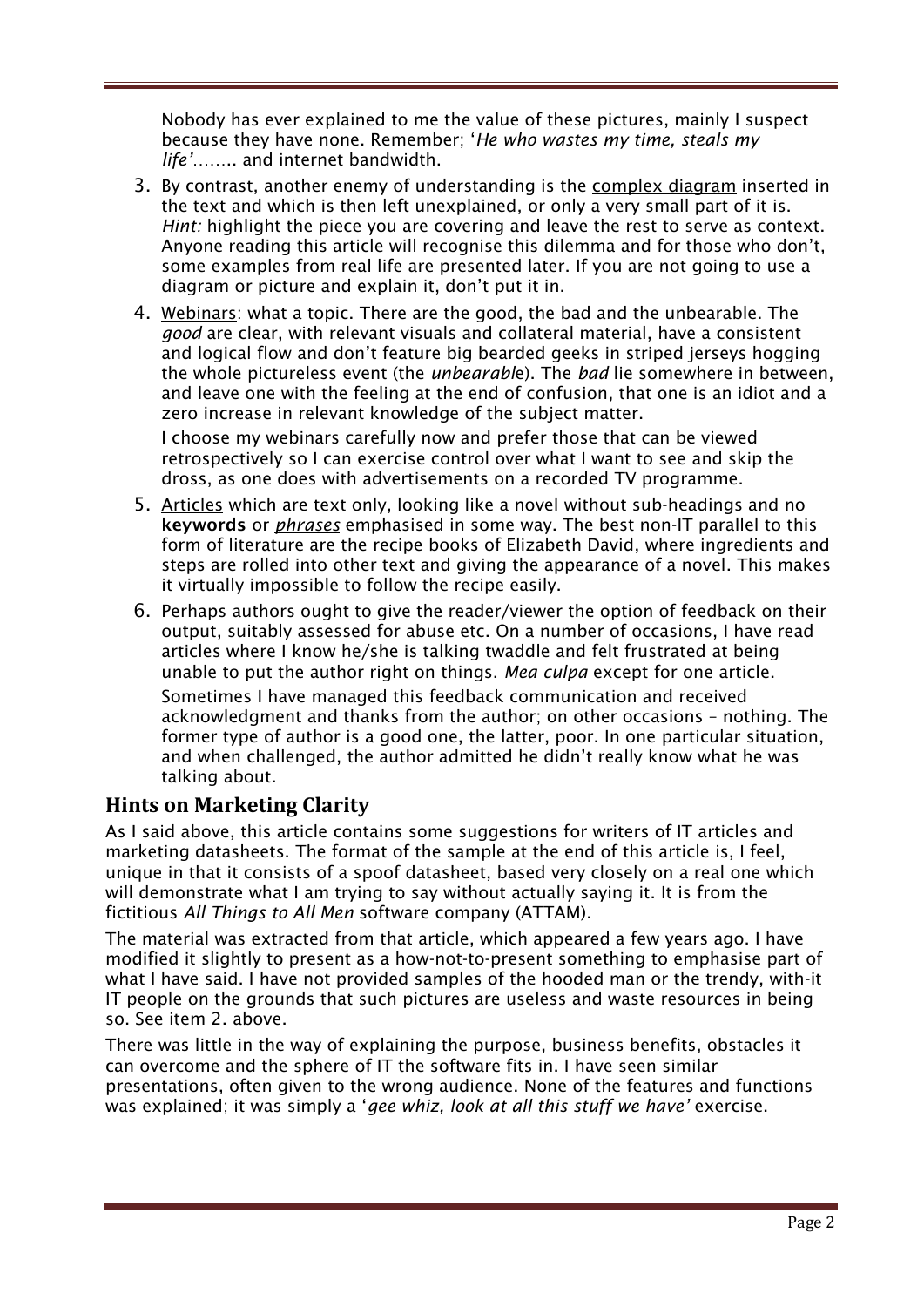#### What is ATTAM Trying to Tell us?

I am not quite sure, apart from the fact they appear to have broad range of software that does an awful lot of things in such a way as to make it difficult for a reader only needing a subset of them to fathom out what on earth it means to their company.

> What ATTAM has done it to throw their whole package at the reader, making understanding it akin to trying to get a drink of water from a fire hose. Big mistake and reminiscent of Elizabeth David.

## **What is the Way to Do It?**

What I say here is not theory but lessons from my own and others' experience with learning from books and articles and, latterly, videos and webinars where the conclusion of each brush with that learning mode ranged from '*That was very informative*' to '*What was that all about'*? Let me try to simply spell out what I think an article should do (and let me know where any of mine fall short):

Let me say upfront that the tight word and size limits often imposed by 'publishers' on writers often make it impossible to do justice to some topics, where the writer's options are to refuse to do it or emasculate the subject in '*death by a thousand cuts*'. To the publisher who is really interested in the reader; offer to split the long articles into two or, if it is quite long, publish it as an eBook or make it accessible via a link in the short version.

In this way, you will offer far more value to your readers and be the chosen destination for people who want quality, learned, satisfying articles.

The article below is submitted here as an example of a marketing article with a nonsensical picture for good measure.

[https://www.itpro.co.uk/hardware/357428/businesses-need-stability-and](https://www.itpro.co.uk/hardware/357428/businesses-need-stability-and-performance)[performance](https://www.itpro.co.uk/hardware/357428/businesses-need-stability-and-performance)

*Note:* It is not included as a criticism of Intel products or the company.

In contrast, look at (read if you wish) the article in the link below. It contains one superfluous picture but also several clear and annotated ones.

*A primer on DevOps pipeline: Continuous Integration & Continuous Delivery (CI/CD)*

<https://www.redhat.com/architect/primer-devops>

#### *Duty to IT Skills Shortage*

Remember, there is a huge and growing shortage of IT skills, in both number and volatility and *the writers' and publishers' duty* is to help solve this issue not exacerbate it by obfuscation and all the 'sins' I have outlined thus far. Many people, especially academics, like to show their worth by citing the number of papers they publish. To me, that counts for little if few people actually learn anything tangible which they can build on, neither does a series of papers that rehash previous ones and thereby add little to the sum total of real IT learning. They also consume the reader's time for little return.

Such literature I describe as *flannel* and *content-free*. The latter feature of an article is the biggest and most unforgivable waste of a reader's time and delays the attack on the IT skills shortage problem. A few guiding factors;

• Decide who your audience is, that is, what is their level of understanding of your subject. There are rules for this, too big to lay out here but a few are: explain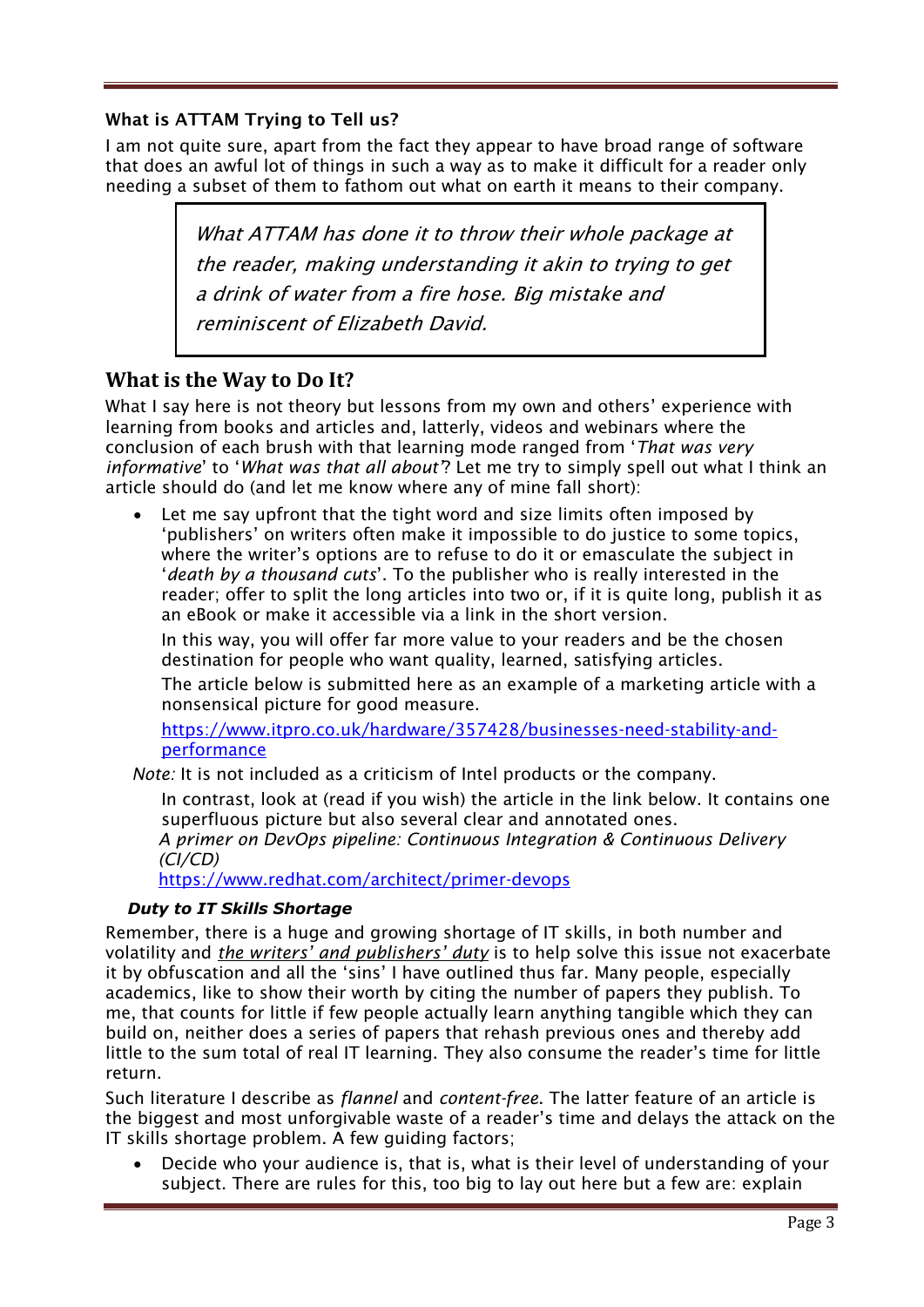acronyms on their first occurrence, use lists rather than burying facts in the text and make the text appealing in its appearance. Neat paragraphs, punctuated by lists, figures, indented quotations and other tricks which make the article demand the reader's attention simply by its appearance.

Deliver to the audience only what is needed to get your ideas across, refrain from introducing in passing other concepts the reader is unlikely understand and please don't show off your great knowledge unless diluted for the readers' consumption.

In other words, put yourself in their shoes and explain things as you would like them explained to you on an unfamiliar topic.

If it is a new 'thing', explain what the predecessor was, where its deficiencies lay and where this new 'thing' fills in any holes in it. For example, imagine you are writing about containers or microservices for a general audience.

Don't dive in on the containers itself, talking about its use in DevOps (programme development) plus its other features as it if had appeared from nowhere. Tell the audience about the monolithic programming of the *old days*, the predecessor, and what drawbacks it had and how decomposing that environment offered features that mitigated these drawbacks.

In this way, you give a clearer picture of the subject, *alpha* to *omega*, especially if you use suitable FIGURES, LISTS, TABLES etc. This will almost certainly drain your 1000-word tank and then the decision is yours as to whether to go ahead or abort for the sake of clarity and educational value.

A highly compressed article on an important (to the reader) topic can cause more harm than good; better to *cancel* than *confuse*. This article is an adjunct to a blog and is a great way of getting the best of both worlds.

- DIAGRAMS; imagine trying to learn medical practice using a version of Gray's Anatomy without diagrams? Imagine being operated on by a clinician who had learned their trade via such a book, written *a la* Elizabeth David cookery books.
- Finally, a word to vendors who write or sponsor articles. I am happy to read an objective discussion by a vendor or its mouthpiece and the subsequent discussion of where their product(s) slots into this particular area of IT. I have seen and recommended some where the content had good value.

The thing I do not like is the slanted article which, for example, says that the key things to tackle in topic X are A, B and C and lo! their product was designed to do A, B and C very well, when in fact, the main things are A, D, E, G and S. This type of article is being 'economical with the truth', disingenuous and educationally dangerous.

Recently, I took exception to two articles on the same topic (digital transformation) in a reputable journal, where one writer claimed that the main entities to concentrate on were A, B, and C, the other D, E and F. Since this was a subject I was reasonably familiar with, I knew that both articles did more harm than good in diverting people from the true elements; J, K and L with an admixture of A, B, C etc.

This leads me to a bad writer's maxim which, when applied to an objective and unforgiving subject like computing, is misleading and can often be dangerous.

'When I say a thing, it means exactly what I want it to mean, no more, no less.' Humpty Dumpty.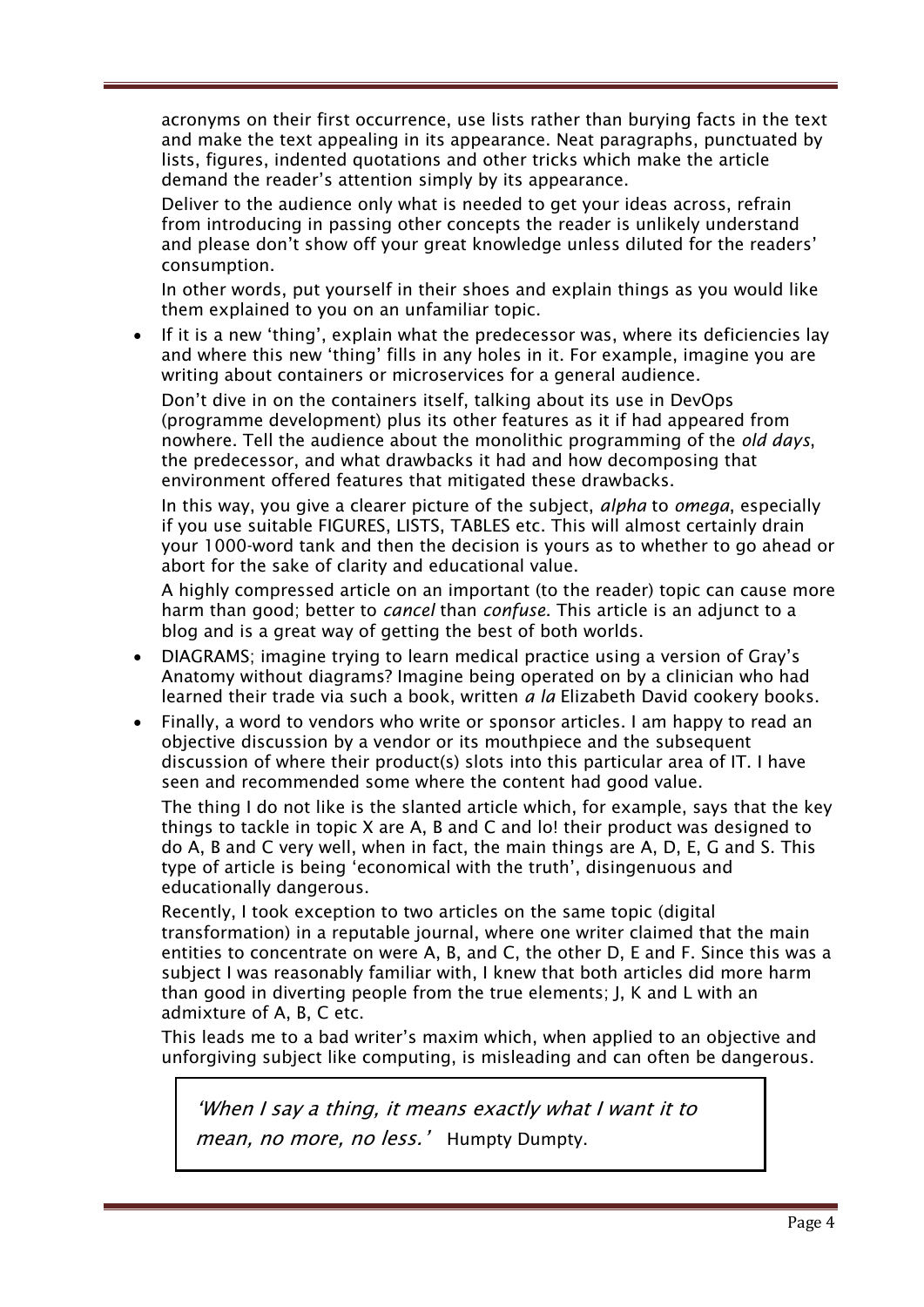# **Subjects Mandating Diagrams**

By the word 'diagrams' in this section, I also include *tables*, *graphs* and other *visual* representations of ideas, complementing explanatory text.

This list is not exhaustive but is my view of which topics should be covered using diagrams plus normal text and diagram explanations; no 'unexplained' diagrams should be used. See Figures 1 and 2. It goes without saying that the superfluous, empty figures I railed against should be avoided.

Articles needing diagrams are any discussions of;

- Networks; nodes, lines, protocols, monitoring access points
- Microservices, containers and related topics such as Kubernetes
- Cloud; discussions of functionality, management and migrations thereto
- Normal IT configuration articles; storage, distributed systems, IoT etc.
- Migrations from system A to system B
- High availability and disaster recovery
- Cybersecurity writings; I have never seen one explaining the various malware entry points using a diagram
- Emphasising parts of a larger diagrams when those parts related to the current topic under discussion; fade the non-relevant, visible only as context.
- Other topics but each writer should think visual first, text later. It is easy for a guru writing about their subject to visualise the things they are talking about, but often the poor non-guru readers cannot. Know your audience before sharpening your pencil or battering the keyboard.
- Don't 'over-diagram' as ATTAM do in the sample flyer at the end.

If possible, the explanations should accompany the diagram but if the explanation is too large, the parts of the diagram should be labelled briefly (1, 2, A, B, … CPU, node1, disk4, ..) and explained in text CLOSE to the diagram. Some diagrams can be explained within the diagram, as in the example below. Don't talk down to them, crouch and talk to them eye-to-eye, which is what you should do when talking to children.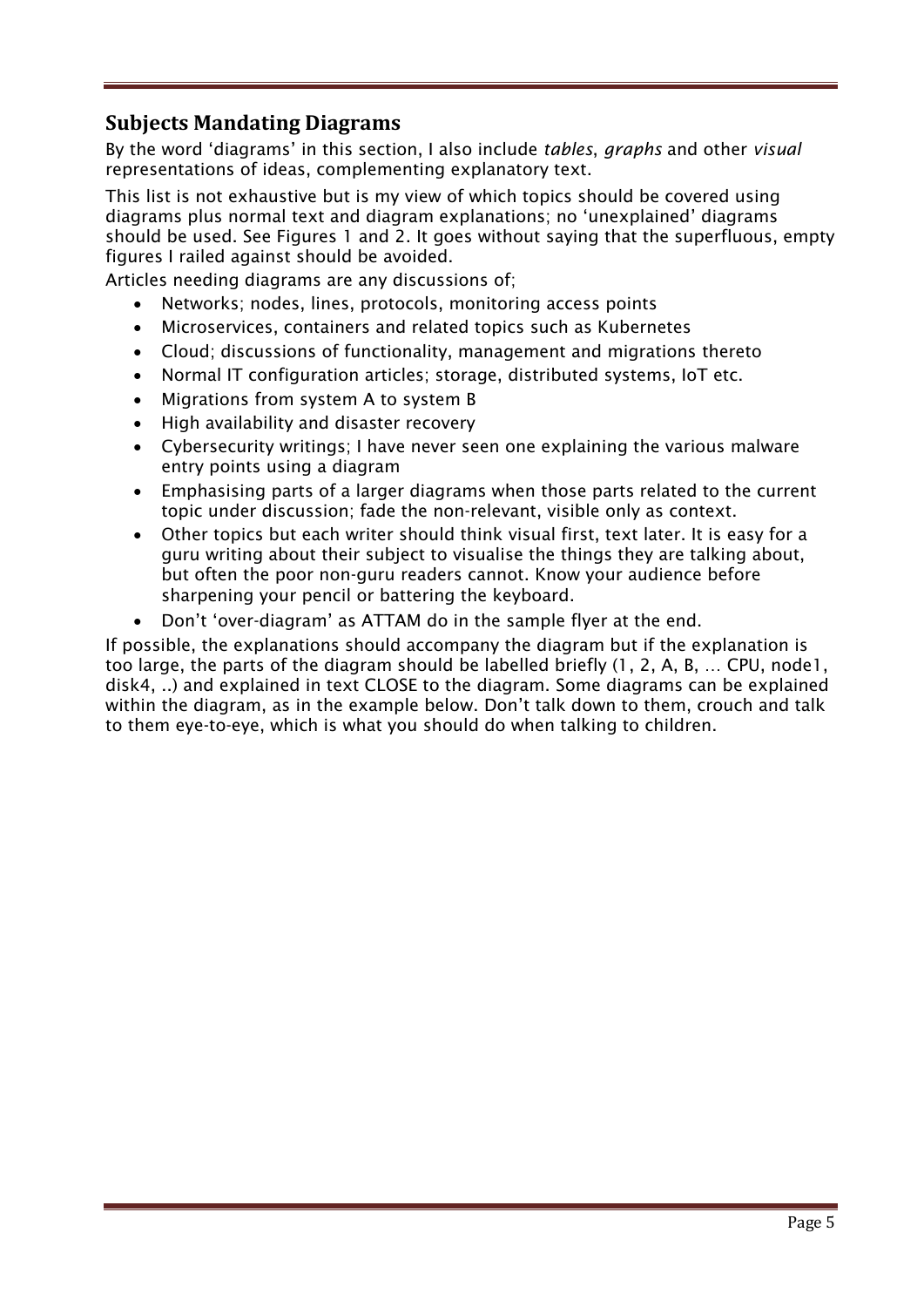

*Figure 3 A Well Explained (in situ) Diagram*

It looks more professional, gives the impression that the writer knows what they are talking about and it aids the reader in *subject retention* when good diagrams are present.

*Remember:* an informative picture is worth a thousand words.

## **Endnote**

The essence of learning, living in and keeping up with the IT trade is:

- A basic underpinning IT education, followed, if necessary, by specialist training. Medical analogy; general medical school, followed by specialist work.
- Ongoing training if available; refreshers, trade shows, topic forums, talking and listening to others etc.
- Ongoing self-education as part of lifelong learning, a key part of which is 'literature' which here includes YouTube videos, webinars and the like as well as the written (and illustrated word).

This is probably a very good way to lifelong learning, providing the material obeys the *rules of clarity*, is *part visual*, has *objectivity, is succinct, accurate,* is *flannel-free* and thus does not subject the learner to an ever-increasing burden of ignorance, skewed understanding, inaccurate knowledge and confusion.

This places a responsibility on the author of an IT article (and other media) to impart relevant knowledge to the reader at the appropriate level, perhaps by providing two versions. One for the general learner, the other for the more advanced audience, but not a treatise aimed at different levels; that is the way to lose both types of reader in mid-stream

*Message to Authors*: Go ye forth and illuminate the world but dazzle it not, nor prolong its darkness.

#### *The Author* Amazon Kindle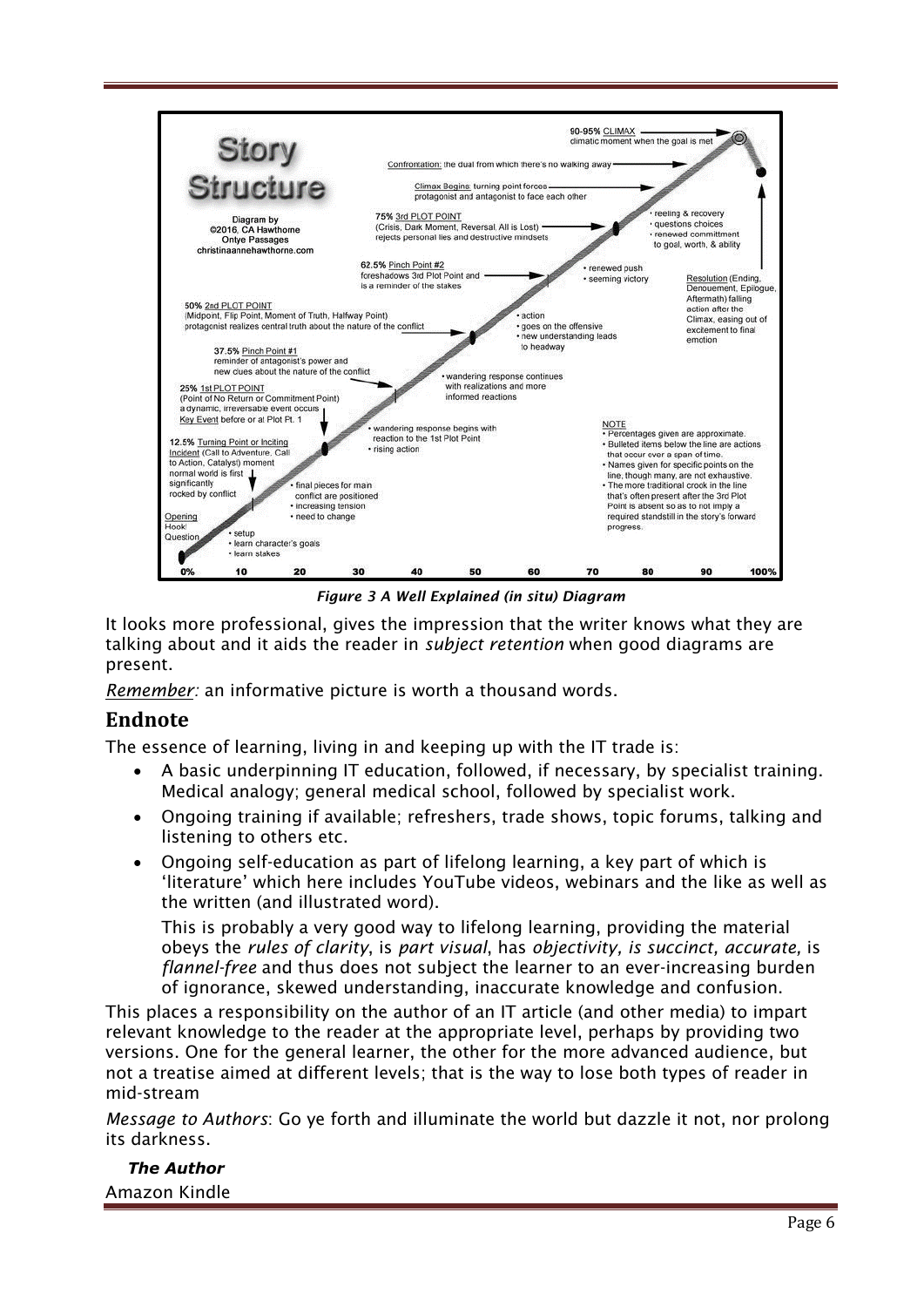*Modern IT Concepts and Technology: An IT Study Guide for Beginners and Practitioners Kindle Edition* [https://www.amazon.co.uk/dp/B0826XN9L2/ref=sr\\_1\\_1](https://www.amazon.co.uk/dp/B0826XN9L2/ref=sr_1_1)

[https://www.amazon.co.uk/Modern-Concepts-Technology-Beginners-Practitioners](https://www.amazon.co.uk/Modern-Concepts-Technology-Beginners-Practitioners-ebook/dp/B0826XN9L2)[ebook/dp/B0826XN9L2](https://www.amazon.co.uk/Modern-Concepts-Technology-Beginners-Practitioners-ebook/dp/B0826XN9L2)

*High Availability IT Services*  <https://www.crcpress.com/High-Availability-IT-Services/Critchley/9781482255904>

*High Performance IT Services*  <https://www.crcpress.com/High-Performance-IT-Services/Critchley/9781498769198>

*Making It in IT*  <https://www.crcpress.com/Making-It-in-IT/Critchley/9781498782760>

plus numerous articles, some of which I am sure fail my own tests. I really must read this article myself!

Terry Critchley tcritchley07@gmail.com